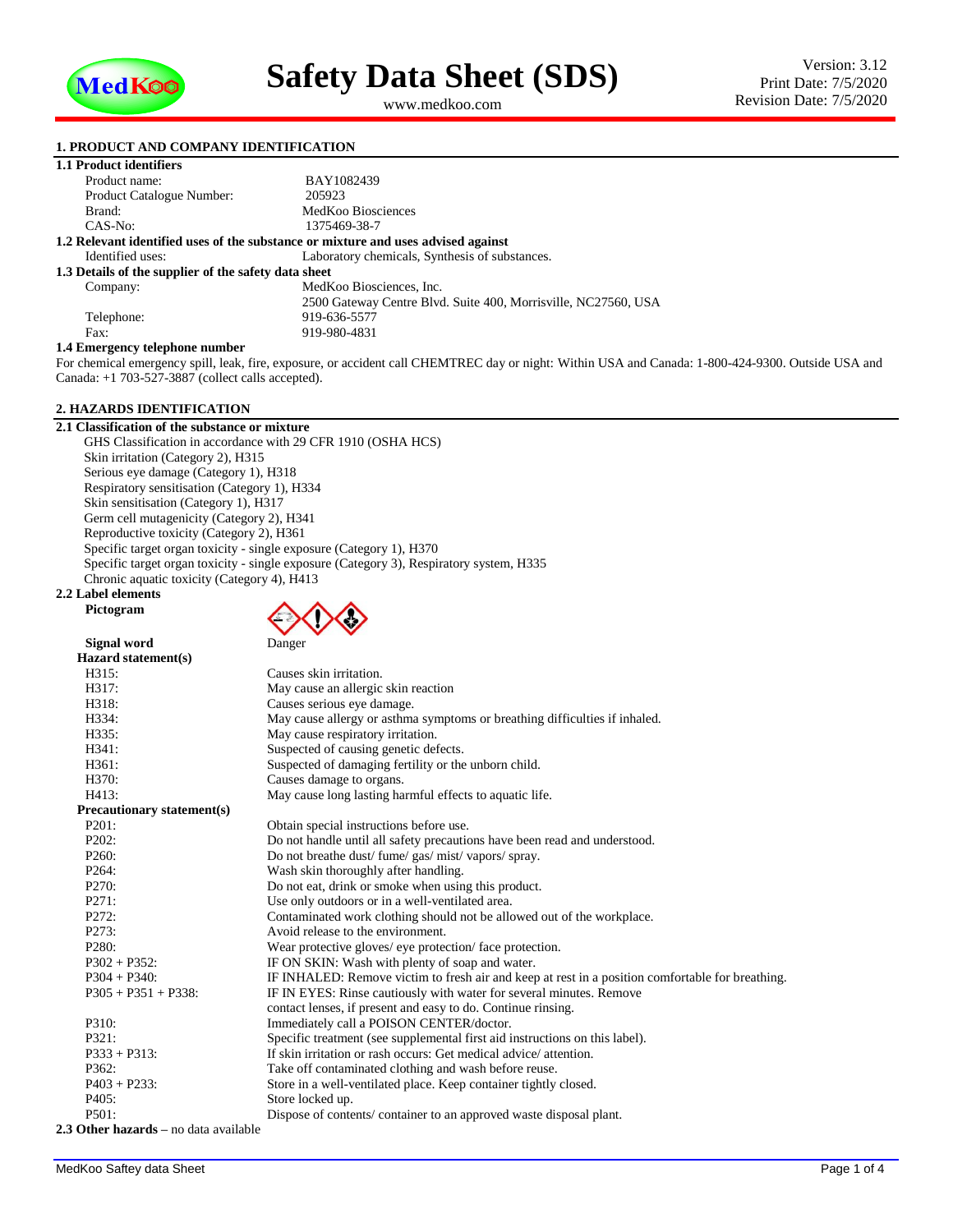# **3. COMPOSITION/INFORMATION ON INGREDIENTS**

#### **3.1 Substances**

| ,,,,,,,,,,,,,,    |                                                                               |
|-------------------|-------------------------------------------------------------------------------|
| Synonyms:         | BAY10-82439; BAY 10-82439; BAY-10-82439; BAY1082439; BAY 1082439; BAY-1082439 |
| Formula:          | $C_{25}H_{30}N_6O$                                                            |
| Molecular weight: | 494.55                                                                        |
| CAS-No:           | 1375469-38-7                                                                  |

| Component  | Classification                                                                               | Concentration |
|------------|----------------------------------------------------------------------------------------------|---------------|
| BAY1082439 | Skin Irrit. 2; Eye Dam. 1; Resp. Sens. 1; Skin Sens. 1; Muta. 2; Repr. 2; STOT SE 3; Aquatic | $\leq$ 100 %  |
|            | Chronic 4: H315. H317. H318. H334. H335. H341. H361. H413                                    |               |

# **4. FIRST AID MEASURES**

## **4.1 Description of first aid measures**

### **General advice**

Consult a doctor and show this safety data sheet.

### **If inhaled**

Remove to fresh air and monitor breathing. If breathing becomes difficult, give oxygen. If breathing stops, give artificial

#### respiration. Consult a doctor. **In case of skin contact**

Immediately wash skin with copious amounts of soap and water for at least 15 minutes. Remove contaminated clothing and shoes and wash before reuse. Consult a doctor.

#### **In case of eye contact**

Flush with copious amounts of water for at least 15 minutes. Consult a doctor.

#### **If swallowed**

Rinse mouth with water. Do not induce vomiting unless directed to do so by medical personnel. Never give anything by mouth to an unconscious person. Consult a doctor.

#### **4.2 Most important symptoms and effects, both acute and delayed**

To the best of our knowledge, the chemical, physical and toxicological properties have not been thoroughly investigated.

# **4.3 Indication of immediate medical attention and special treatment needed**

Show this safety data sheet to the doctor in attendance. Immediate medical attention is required.

# **5. FIRE-FIGHTING MEASURES**

# **5.1 Extinguishing media**

### **Suitable extinguishing media**

Use water spray, alcohol-resistant foam, dry chemical or carbon dioxide.

**5.2 Special hazards arising from the substance or mixture**

# In combustion, may emit toxic fumes.

**5.3 Precautions for fire-fighters**

Wear suitable protective clothing to prevent contact with skin and eyes and self-contained breathing apparatus.

# **6. ACCIDENTIAL RELEASE MEASURES**

# **6.1 Personal precautions, protective equipment and emergency procedures**

Do not take action without suitable protective clothing - see section 8 of SDS. Evacuate personnel to safe areas. Ensure adequate ventilation. Avoid breathing vapors, mist, dust or gas.

# **6.2 Environmental precautions**

Do not let product enter drains.

# **6.3 Methods and materials for containment and cleaning up**

Cover spillage with suitable absorbent material. Sweep up material and place in an appropriate container. Hold all material for appropriate disposal as described under section 13 of SDS.

# **6.4 Reference to other sections**

For required PPE see section 8. For disposal see section 13.

# **7. HANDLING AND STORAGE**

# **7.1 Precautions for safe handling**

Use in a chemical fume hood, with air supplied by an independent system. Avoid inhalation, contact with eyes, skin and clothing. Avoid the formation of dust and aerosols. Use in a well-ventilated area. Keep away from sources of ignition. Avoid prolonged or repeated exposure.

# **7.2 Conditions for safe storage, including any incompatibilities.**

Store in cool, well-ventilated area. Keep away from direct sunlight. Keep container tightly sealed until ready for use.

Recommended storage temperature: Store at -20°C

# **7.3 Specific end uses**

Use in a laboratory fume hood where possible. Refer to employer's COSHH risk assessment.

# **8. EXPOSURE CONTROLS/PERSONAL PROTECTION**

# **8.1 Control parameters**

# **Components with workplace control parameters**

Contains no substances with occupational exposure limit values.

#### **8.2 Exposure controls**

#### **Appropriate engineering controls**

Use in a fume hood where applicable. Ensure all engineering measures described under section 7 of SDS are in place.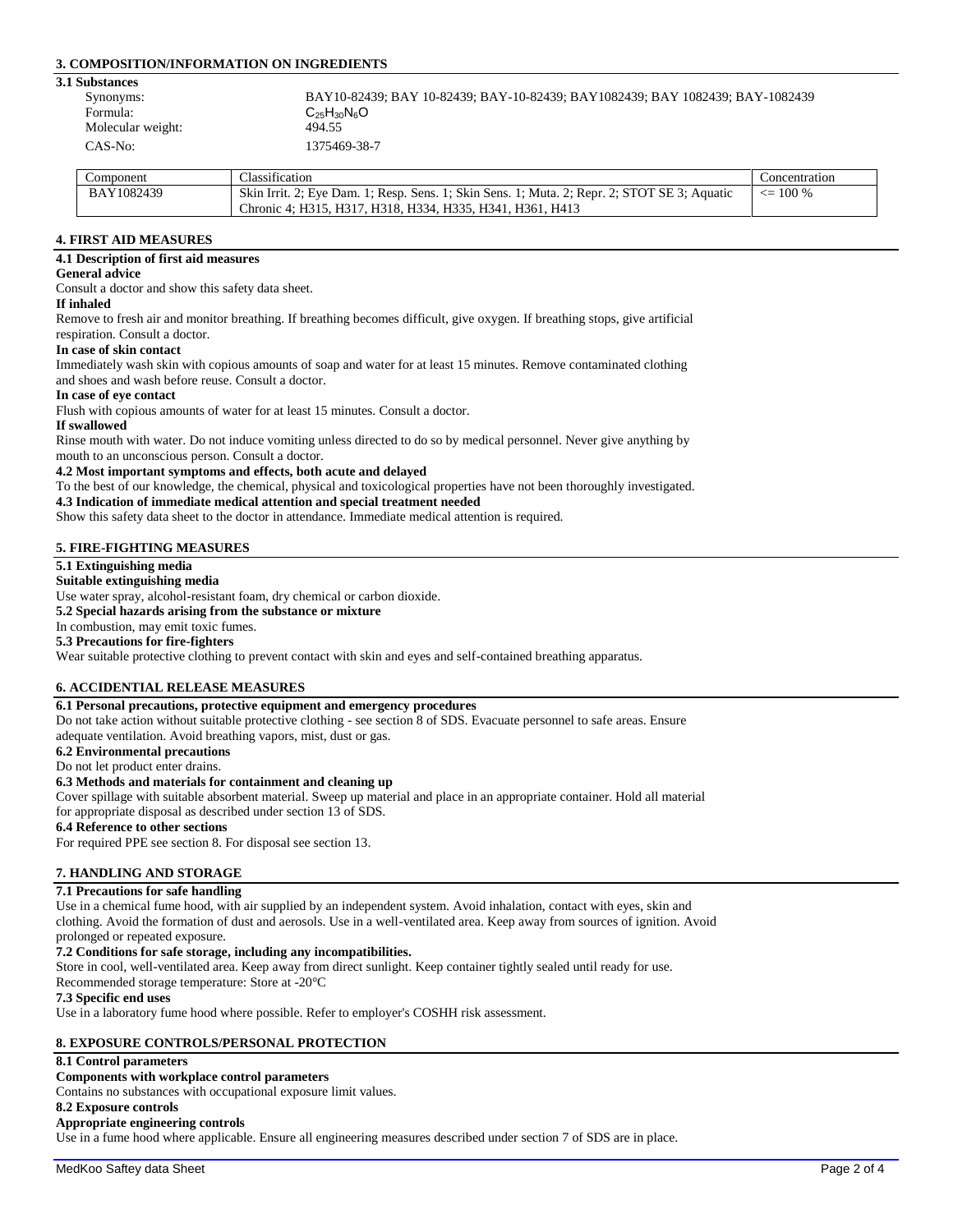Ensure laboratory is equipped with a safety shower and eye wash station. **Personal protective equipment Eye/face protection** Use appropriate safety glasses. **Skin protection** Use appropriate chemical resistant gloves (minimum requirement use standard BS EN 374:2003). Gloves should be inspected before use. Wash and dry hands thoroughly after handling. **Body protection** Wear appropriate protective clothing. **Respiratory protection** If risk assessment indicates necessary, use a suitable respirator.

# **9. PHYSICAL AND CHEMICAL PROPERTIES**

**9.1 Information on basic physical and chemical properties** Odor No data available No data available Vapor density No data available<br>
No data available No data available Nelative density No data available Odor threshold No data available<br>
No data available<br>
No data available<br>
No data available<br>
No data available<br>
No data available<br>
No data available<br>
No data available<br>
No data available<br>
No data available<br>
No data available No data available Melting / freezing point No data available Partition coefficient No data available Partition coefficient No data available Boiling point / range  $\blacksquare$  No data available  $\blacksquare$  Auto-ignition temperature  $\blacksquare$  No data available  $\blacksquare$  Hash point  $\blacksquare$  No data available  $\blacksquare$  No data available  $\blacksquare$ Flash point No data available No data available Decomposition temperature No data available Evaporation rate **No data available** No data available Viscosity No data available No data available Flammability (solid, gas) No data available Explosive properties No data available Upper / lower flammability or explosive limits No data available Cxidising properties No data available

# **9.2 Other safety information**

No data available

# **10. STABILITY AND REACTIVITY**

# **10.1 Reactivity**

Stable under recommended transport or storage conditions. **10.2 Chemical stability** Stable under recommended storage conditions. **10.3 Possibility of hazardous reactions** Hazardous reactions will not occur under normal transport or storage conditions. Decomposition may occur on exposure to conditions or materials listed below. **10.4 Conditions to avoid** Heat, moisture. **10.5 Incompatible materials** Strong acids/alkalis, strong oxidising/reducing agents. **10.6 Hazardous decomposition products** In combustion may emit toxic fumes. No known decomposition information.

# **11. TOXICOLOGICAL INFORMATION**

| 11.1 Information on toxicological effects                                                   |
|---------------------------------------------------------------------------------------------|
| <b>Acute Toxicity</b>                                                                       |
| No data available                                                                           |
| <b>Skin corrosion/irritation</b>                                                            |
| Classification criteria are not met based on available data                                 |
| Serious eye damage/irritation                                                               |
| Classification criteria are not met based on available data                                 |
| <b>Respiratory or skin sensitization</b>                                                    |
| Classification criteria are not met based on available data                                 |
| <b>Germ cell mutagenicity</b>                                                               |
| Classification criteria are not met based on available data                                 |
| Carcinogenicity                                                                             |
| Classification criteria are not met based on available data                                 |
| <b>Reproductive toxicity</b>                                                                |
| Classification criteria are not met based on available data                                 |
| Specific target organ toxicity - single exposure                                            |
| Classification criteria are not met based on available data                                 |
| Specific target organ toxicity - repeated exposure                                          |
| Classification criteria are not met based on available data                                 |
| <b>Aspiration hazard</b>                                                                    |
| Classification criteria are not met based on available data                                 |
| <b>Symptoms / Routes of exposure</b>                                                        |
| Inhalation: There may be irritation of the throat with a feeling of tightness in the chest. |
| Ingestion: There may be irritation of the throat.                                           |
| Skin: There may be mild irritation at the site of contact.                                  |
| Eyes: There may be irritation and redness.                                                  |
| Delayed / Immediate Effects: No known symptoms.                                             |

White to off white solid Vapor pressure No data available<br>
No data available<br>
No data available<br>
No data available<br>
No data available<br>
No data available